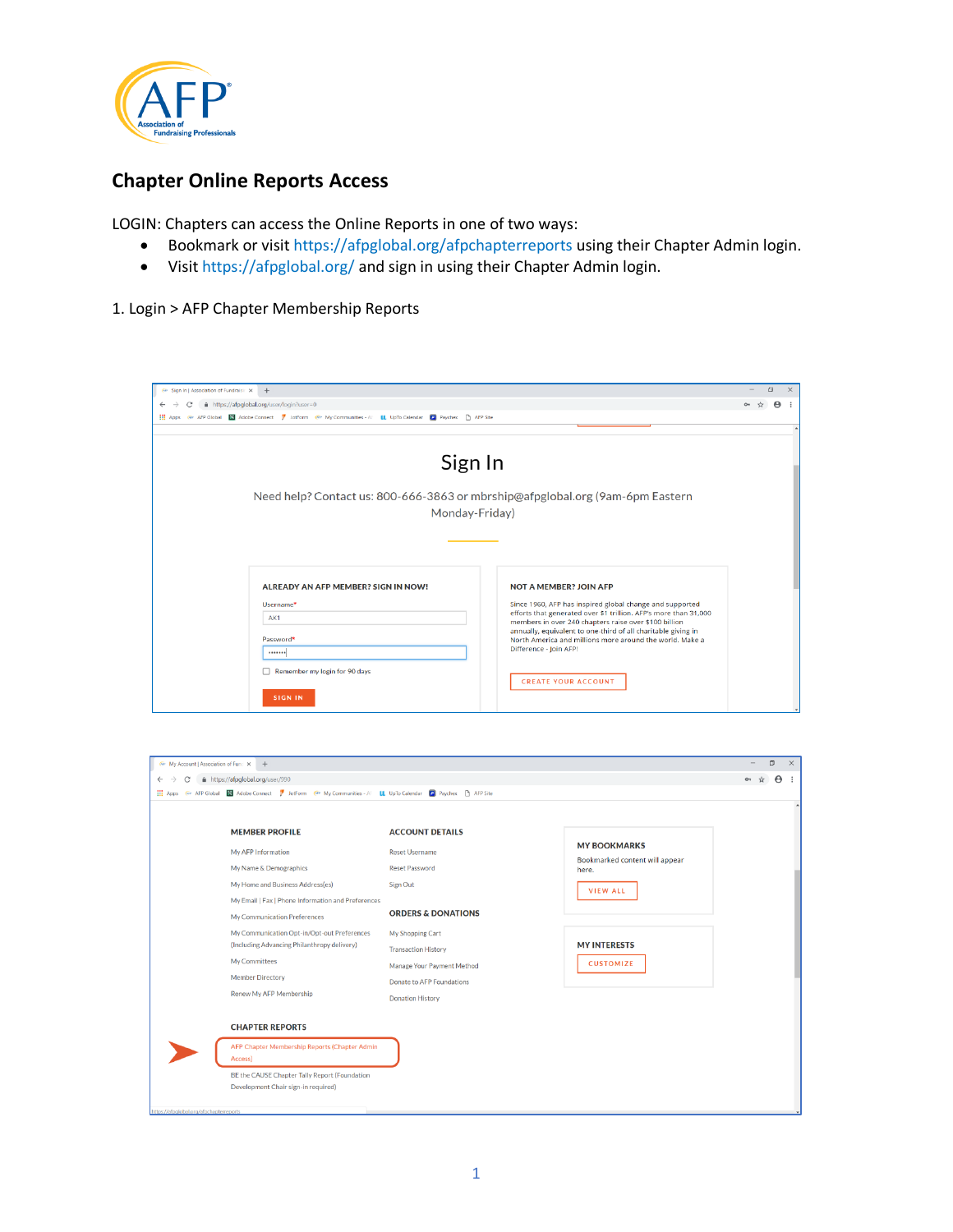2. On the Chapter Membership Reports page, click the "My Groups" link highlighted in blue. The reports will be activated once My Groups shows up grey. (Disregard the drop-down menu)

*Please note: This action is required each time you sign in to run reports. In addition, you will need to do this action if you leave your reports page open and inactive for a period of time. It is a good practice to regularly click My Groups before running any reports.*

## *\*\*\*Blank Reports? Don't forget to click the 'My Groups' link before running your reports.\*\*\**

| Chapter Profile | $\times$ +                                                                                                           |                                                                                                                           |                            |                                         |                               | $\Box$<br>$\times$  |                              |
|-----------------|----------------------------------------------------------------------------------------------------------------------|---------------------------------------------------------------------------------------------------------------------------|----------------------------|-----------------------------------------|-------------------------------|---------------------|------------------------------|
|                 | $\leftarrow$ $\rightarrow$ $\mathbb{C}$ $\circ$ bttps://afp.personifycloud.com/PersonifyEbusiness/CSM/ChapterProfile |                                                                                                                           |                            |                                         |                               | ☆ ● :               |                              |
|                 |                                                                                                                      | Apps Air AFP Global <b>EX</b> Adobe Connect / JotForm Air My Communities - Al UpTo Calendar <b>C</b> Paychex. [3 AFP Site |                            |                                         |                               |                     |                              |
|                 | <b>AFP</b>                                                                                                           |                                                                                                                           |                            |                                         | <b>II</b> My Account Sign Out |                     |                              |
|                 | <b>CSM</b><br><< Roster                                                                                              | My Groups<br>My Account<br><b>Chapter Information</b>                                                                     | NFP AK, Alaska C ▼   ▼     |                                         |                               |                     |                              |
|                 | Chapter Home                                                                                                         | Chapter AFP AK, Alaska                                                                                                    |                            |                                         | Edit                          |                     |                              |
|                 | Chapter Profile<br>Chapter                                                                                           | $x +$                                                                                                                     |                            |                                         |                               |                     | $\sim$<br>$\Box$<br>$\times$ |
|                 | $\leftarrow$<br><b>Address</b>                                                                                       |                                                                                                                           |                            |                                         |                               |                     | ☆ ● :                        |
|                 |                                                                                                                      | Apps Wr AFP Global El Adobe Connect 7 JotForm Wr My Communities - Al LL UpTo Calendar C Paychex [3] AFP Site              |                            |                                         |                               |                     |                              |
|                 | Contact<br>Purchas                                                                                                   |                                                                                                                           |                            |                                         |                               | My Account Sign Out |                              |
|                 | Reports                                                                                                              |                                                                                                                           |                            |                                         |                               |                     |                              |
|                 | Member                                                                                                               | <b>CSM</b>                                                                                                                | My Account                 | My Groups<br>FP AK, Alaska C v v        |                               |                     |                              |
|                 | Growthi                                                                                                              | << Roster                                                                                                                 | <b>Chapter Information</b> |                                         |                               |                     |                              |
|                 | Growthi<br>Downlo:                                                                                                   | Chapter Home                                                                                                              | Photo                      | Chapter AFP AK, Alaska<br>PO Box 200111 |                               | Edit                |                              |
|                 | New Me                                                                                                               | Chapter Information                                                                                                       |                            | Anchorage, AK 99520-0111                |                               |                     |                              |
|                 | Lapsed<br>Downlo:                                                                                                    | Address<br>Contact Information                                                                                            |                            | Email: kenmiller1984@gmail.com          |                               | Edit                |                              |
|                 |                                                                                                                      | Purchase History                                                                                                          | <b>O</b> Edit              |                                         |                               |                     |                              |
|                 |                                                                                                                      | Reports                                                                                                                   | <b>Dashboard</b>           |                                         |                               |                     |                              |
|                 |                                                                                                                      | Member Search                                                                                                             |                            |                                         |                               |                     |                              |
|                 |                                                                                                                      | GrowthRetention Report                                                                                                    |                            |                                         |                               |                     |                              |
|                 |                                                                                                                      | GrowthRetention Report<br>Download                                                                                        |                            |                                         |                               |                     |                              |
|                 |                                                                                                                      | New Member Report Download                                                                                                |                            |                                         |                               |                     |                              |
|                 |                                                                                                                      | Lapsed Member Report<br>Download                                                                                          |                            |                                         |                               |                     |                              |